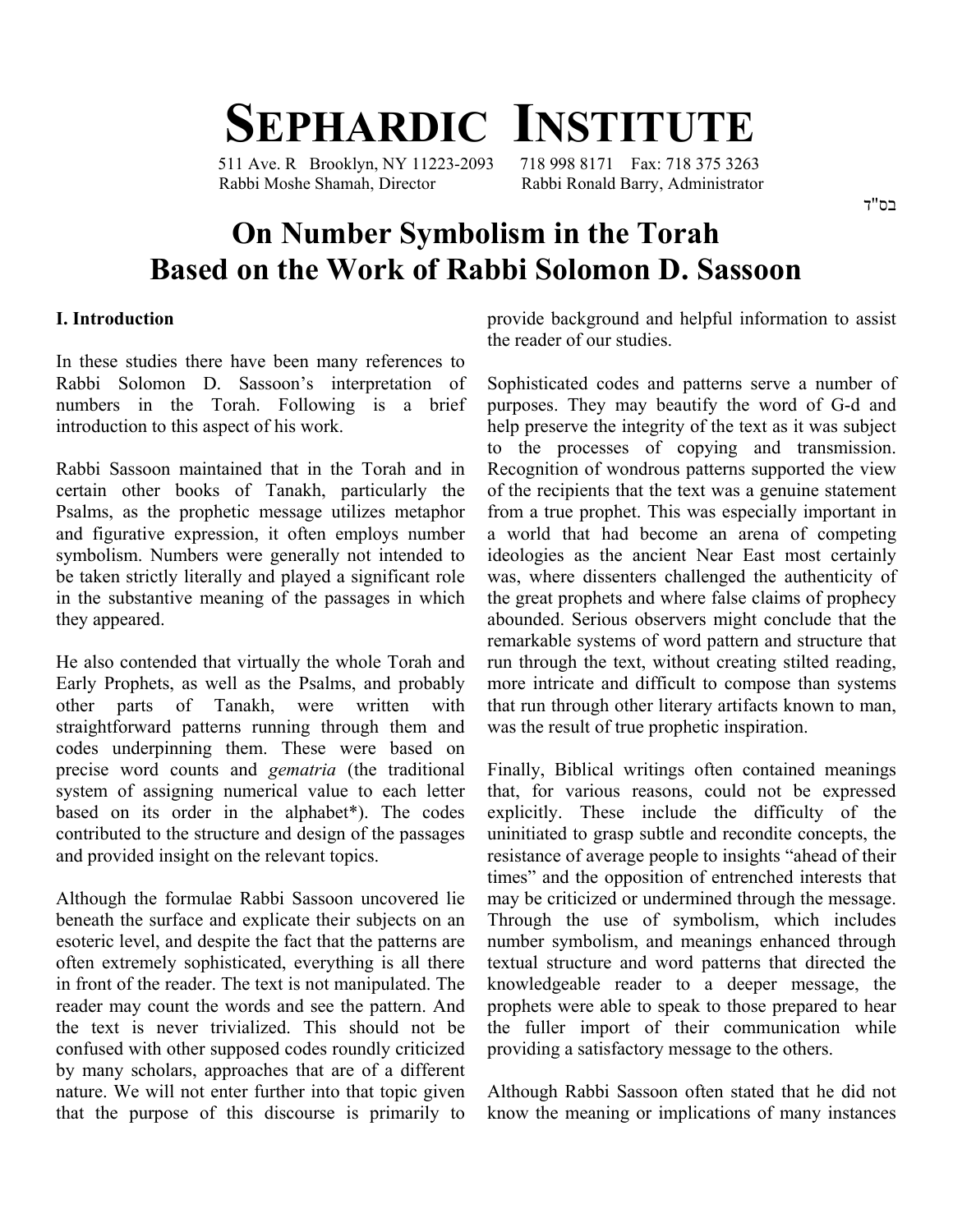of number usages or word patterns, their indications often conformed to the substance of other research he did into the meaning of the Torah text. They were also in harmony with certain important aspects of modern scholarly research. (On that note it must be said that he rejected much of the speculative analysis of modern Bible scholars, especially their work that has led to a lack of appreciation of the unity, cohesiveness, remarkability and uniqueness of the text.) He considered classical rabbinical literature to contain echoes of and hints to his discoveries. He subjected his findings to expert statistical analysis and the results were favorable.

In this study we will primarily focus on one aspect of Rabbi Sassoon's work. He demonstrated the ubiquitous and meaningful use in the Torah of the symbolic use of the numbers 8 and 13 and their multiples, particularly decimal multiples. He explained the number 8 as referring to the Covenant between G-d and Israel and implied a linkage with the prophetic dimension, while the number 13 – the *gematria* of אחד) one) – denoted a subject associated with the oneness of G-d, more basic than the concept denoted by 8. The number 21 is used to signify the combination of 13 plus 8. Often, 8 and 13 will be used in tandem. Most, but not all, of the examples here presented are taken directly from the rabbi's work. Many other examples are pointed out in our studies. Rabbi Sassoon would describe all this as "the tip of the iceberg."

#### **II. Examples of Symbolic Use of Eight and Thirteen**

1. "When Adam had lived 130 years he begot דמוּתוְֹבִּ למוְֹצַכְּ) in his likeness, like his image) and named him Seth. Adam's days after he begot Seth were 800 years... All the days that Adam lived were 930 years" (Gen. 5:3-5). These are the only age markers the Torah furnishes for Adam! Rabbi Sassoon explained the 130 – presented as a most significant event in Adam's life's achievement – to be associated with having reached the stage of appreciation of the one G-d (13). We may perhaps add that it refers to transmitting that idea, signified by bearing a son. The 800 years he lived subsequently indicates his having achieved the covenantal level.

2. In the Noah narrative the word "berit" (covenant) appears 8 times. The number of people saved in the ark is 8 (Noah, three sons and the four wives.) The sign of the *berit* – specifically pointed out, אוֹת זאת הַבְּרִית (Gen. 9:12) – is the "qeshet" (קָשֶׁת, the rainbow), which has a *gematria* of 800. (The word שׁתֶ קֶ in all forms appears eight times in the Torah and thirteen times in the Early Prophets.)

3. Circumcision for Ishmael was at 13 (years of age), while for Yishaq, and subsequently for Israel, it is at 8 (days of age). The 13 results from the 13-year period of time in Abraham's life from when he begat Ishmael at 86 years of age to when Hashem appeared to him at 99 years of age. It was after that period of 13 that Hashem instructed him regarding circumcision on the 8th day, which was to signify the Covenant that was to be transmitted to his progeny. These age milestones are recorded in consecutive verses (Gen. 16:16 and  $17:1$ ).

4. In that Genesis 17 chapter that introduces circumcision the *berit* stem is attested 13 times. The 8th occurrence of *berit* is in the 13th verse and is word number 160 in the passage.

5. At the point that Hashem changes Sarai's name to Sarah (Gen. 17:15), completing the name changes of both Abraham and Sarah, the combined total of both their names in both forms from the beginning of the Torah is 80. Beginning with the next attestation of Abraham's name (v. 17) until the end of Genesis his name appears 130 times. The total number of attestations of his name in the Five Books is 210, that is  $130 + 80$ . The 130th occurrence of his name is at a milestone point signified by an 8 associated with a 13, as pointed out in the following item.

6. Abraham's brother Nahor had 8 sons from his wife and 4 sons from his concubine. The Torah relates this information to provide background regarding Ribqah, the daughter of Nahor's 8th son, Betuel (Gen. 22:20- 24). Since in that context the begetting of Ribqah is the only mention of a grandchild, this constitutes a unit of  $8+4+1=13$ , corresponding to  $7-\pi-x$ , which indicates that the family of Nahor was an appropriate one from which a wife for Yishaq may derive. Upon mention of Ribqah's birth and within the attached statement that "these 8 Milca bore to Nahor the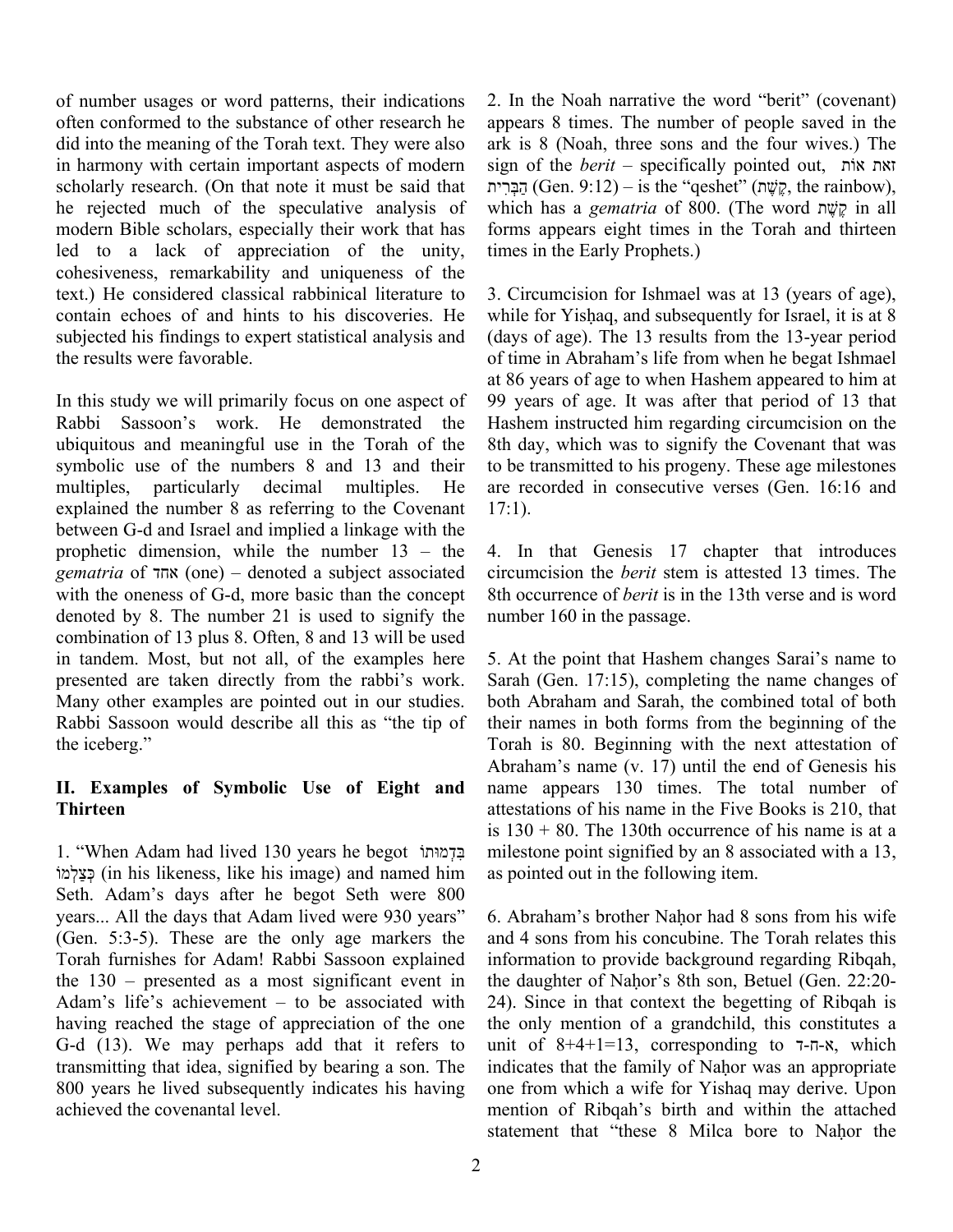brother of Abraham" is the 130th attestation of Abraham's name (including Abram) from the beginning of the Torah.

7. In the self-contained section that narrates of Abraham's servant finding a suitable wife for Yishaq, which concludes with consummation of the Yishaq-Ribqah marriage (Gen. 24), Ribqah's name appears 13 times while Yishaq's name appears 8 times.

8. When Esav gets married at 40 years of age (Gen. 26:34), a milestone that is Biblically understood as a son separating from father and mother ( עֲעָזָב אִישׁ וְדָבַק בְּאֵשֶׁתּוֹ (2:24 .jbid .2:24 .yishaq is  $100$ years of age. From that point on (living without Esav "attached" to him) he lives 80 years. It may also be significant that Yaaqob was born when Abraham was 160 years of age (80 x 2).

9. Yaaqob has 12 sons and one daughter, a total of 13.

10. When Hashem changes Yaaqob's name to Yisrael, the last attestation of his name Yaaqob before the change, but within the name-change context – " ךָמְשִׁ יָעֲקָב<sup>ּ</sup>,) (Gen. 35:10) – is the 130th occurrence of Yaaqob's name in the Torah. When the angel had previously informed him of the forthcoming name change, the last attestation of his name Yaaqob just prior to mention of the change but also within that  $\text{context}$  – 'וַיּאמֶר יַעֲקב'' (32:27-28) – is the 80th occurrence of עקבֲַי in the Torah when it is counted in the "pure" form, that is, without prefixes attached to the name. (The reversal of the usual 130-80 sequence is apparently because we are dealing with a consecutive count; usage of the non-prefixed form of the name appears to be to enable the lower total.)

11. When appearing before Pharaoh, Yaaqob states that he is 130 years of age (ibid. 47:9), while Moshe, when in front of Pharaoh, is described in the narrative as being 80 years of age (Ex. 7:7), an obvious juxtaposition of these two key numbers. At no other point during their lives are the ages of these personages given! (Rabbi Sassoon thought that the Torah narratives clearly indicate that Yaaqob was actually at the covenantal stage of 80 when in front of Pharaoh. However, in accordance with the principle יאָל תְּתְהָדֵּר יִלְפְנֵי מֵלֵך ("Do not glorify yourself before the king," Prov. 25:6), he refrained from mentioning it to the king. He limited himself to the more modest wisdom achievement of recognizing the one G-d, symbolized by 130.) The only other case in which the Torah specifies an individual's age when in front of Pharaoh is that of Yosef, which we will address in the next entry.

12. The only three age notices given for Yosef are 17, 30 and 110. These delineate the two significant periods of his lifethat lie between the markers as reflected in the narrative, that is, a 13-year period followed by one of 80 years. Yosef is 30 in front of Pharaoh, having attained the level of 13 and eventually achieves the level of 80.

13. Regarding the age notice given for Sarah at the time of her death, the introductory clause speaks of her life in plural יֵיְהִיוּ" חַיֵּי שָׂרָה and the numbers are given as "100 years, 20 years and 7 years" (Gen. 23:1). The unusual literary formulation in dividing her years into three portions may be hinting at two periods of life, the differences between the age markers, 100– 20=80 that followed a  $20 - 7 = 13$ .

14. In the Torah's most expansive passage concerning Shabbat, which explicitly speaks of Shabbat's linkage with the Covenant, the number of attestations of the ת-ב-שׁ stem is 8 (Ex. 31:12-17). From the first *sh-b-t* attestation in that passage until its 8th there are 80 words.

15. A sacrifice is only acceptable from the 8th day onwards (Lev. 22:27).

16. In both the Year 2 and Year 40 censuses (the only two detailed in the Torah), the individual numbers of the 12 tribes, as well as their grand totals, do not contain a single number 8. The only individual grouping in which an 8 appears is in the Levite branch of Qehat, the carriers of the Ark of the Covenant, in the count of its one-month-old and over members. The grand total of the Levites, servitors of the sanctuary, also contains an 8.

17. Deuteronomy's heading contains 79 third-person words, making Moshe's first word – Y-H-V-H – the 80th word, beginning the Book with a Covenant symbol at the Tetragrammaton. Moshe's first person talk continues through 4:40 and resumes after a 130-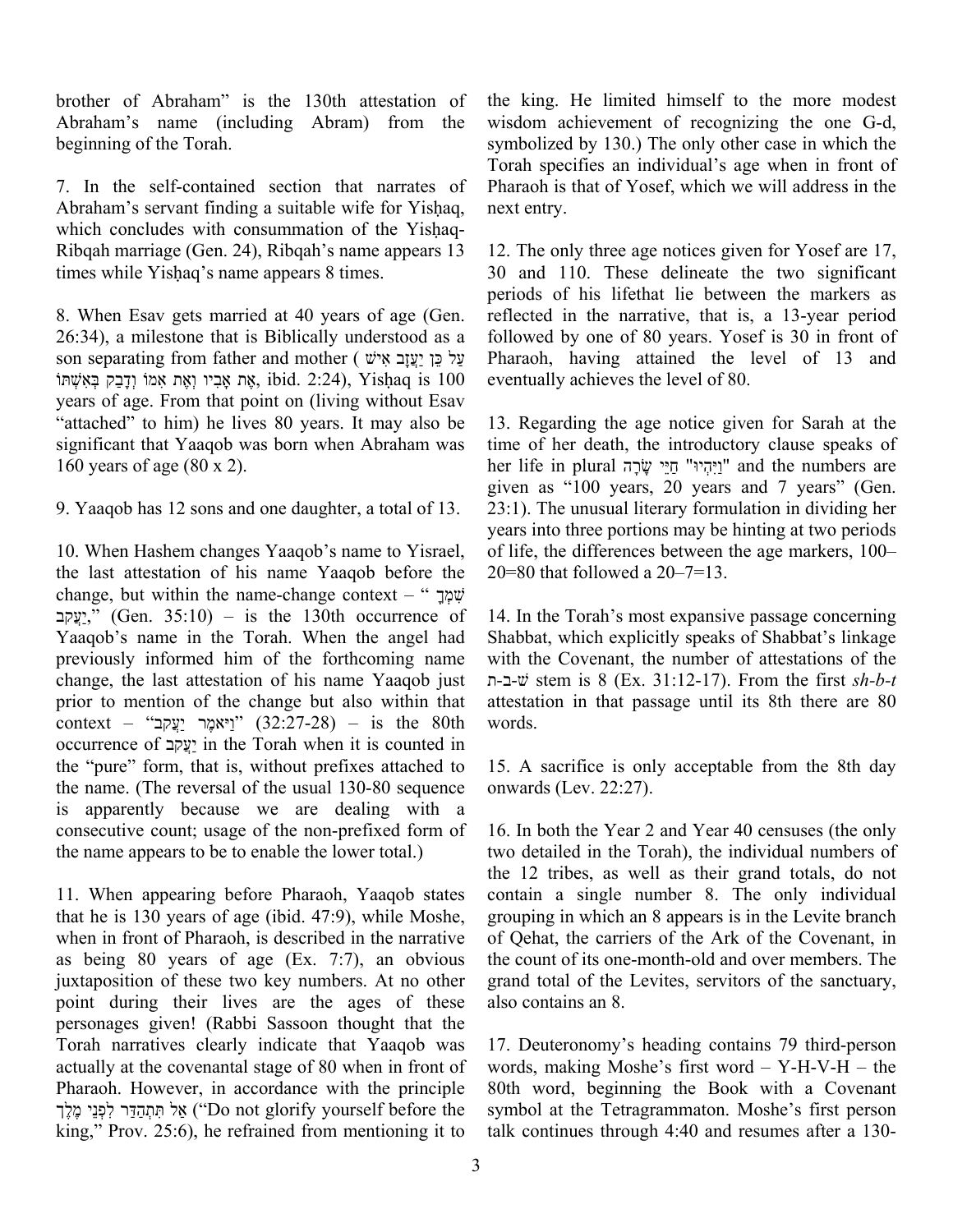, אָז יַבְדִּיל משֶׁה word interposition (beginning with יַבְדִּיל מ consistent with the symbolism of 8 and 13 working in tandem. The last 7 of the 130 words follow a textual break (5:1), making Moshe's first word of his resumption (שְׁמַע) the 8th word of that new section. He continues without a third person break through 26:15, at which point he proclaims the G-d-Israel covenant relationship. That proclamation's first word (היוֹם) is the 8000th word of Moshe's discourse that began in 5:1 word 8 (שָׁמַע). From the first word following the proclamation of the Covenant passage – וַצְיַו of 27:1 – through the last word of the Blessings and Curses – "qoneh" of 28:68, which clearly concludes a section is 1300 words.

18. In the most expansive passage dealing with repentance and return, in a context linking them with Covenant renewal, the key stem  $\exists \forall \vec{v}$  is attested 8 times (Deut. 30:1-10).

19. In Shemuel's anointing of David to be king, it is dramatically emphasized that he is the 8th son of Yishai. (See further on this in the following section.)

20. In King David's census, the northern kingdom count was 800,000 while that of Judah was 500,000, a total of 1,300,000 (2 Sam. 24:9).

21. In our standard Masoretic Text of the Torah there are 79,982 words. Rabbi Sassoon was of the opinion that the original word count was 80,000. A difference of 18 words is not surprising given the following considerations concerning slight variants in the text. Some prominent ancient texts as well as Talmudic quotations differ from our Masoretic Text in a number of instances; the Sages claim there were a number of *tiquneh sofrim* (scribal emendations) whereby slight changes were made in the text, and there is evidence from the *Targumim*, the Septuagint and the Dead Sea Scrolls that point to additional *tiqune sofrim*-type variant readings of several words. The Sages attest that there were some variant readings in early Second Temple times among the authoritative *Sifre Torah* in the Temple precincts, which were resolved by "majority" readings (see Masekhet Sofrim 6:4), and that Ezra was doubtful regarding the accuracy of some words and phrases in his Torah text and placed markings on them. (Based on his codes, Rabbi Sassoon thought the original text of the people's

response to the *arurim* declarations in Deuteronomy 27:15-26 was not a single "amen" but a double amen, similar to the case in Numbers 5:22 and to the many instances in Psalms and elsewhere of the double amen, thus accounting for twelve words. Also based on his system, he considered the original text of Genesis 4:8 to have included the words נצא השׂדָה, as in many ancient versions (*Targumim*, Septuagint, Samaritan and others).

#### **III. Regarding Seven and Twelve**

In the ancient Near East, dating back to centuries before the Torah, the number 7 was considered most prominent, representative of completion and perfection. It is also employed as a number of significance in the Torah. This is illustrated with creation of the world in 7 days, the attendant symbolism of 7 inherent in Shabbat, the post-Diluvial world being comprised of 70 nations (Gen. 10) and the 70 members of the incipient nation of Israel that descended to Egypt. However, in the Torah the number 7 and its multiples appear to be signifiers of the "old order," the system in place prior to the new system of the Covenant which was represented by the number 8. This is a transition that is frequently pointed to in the Torah, perhaps we may say that it was an ongoing transition.

The first mention of Covenant in the Torah is with Noah. His father Lemekh (son of Metushelah) lived to 777 years of age (Gen. 5:31), indicating that he was an extraordinary man, having achieved completeness in the previous order. He begot Noah at 182 years of age  $(7 \times 2 \times 13)$ , a multiple of both seven and thirteen, pointedly hinting at his unique spiritual distinction. This is consistent with his naming his son Noah and with his declaration upon his birth – for whom, presumably, he diligently prepared through prayer and spiritual refinement – that he should be of great benefit to mankind (5:29). In Noah, as we pointed out in the previous section, the transition was made to the Covenant and the number 8.

The combined attestations of the names of Abram and Sarai through the last verse in Genesis 16 before the name changes are 70. The latter verse mentions that Abram was 86 years of age at the time of the birth of Ishmael and is followed in the next verse with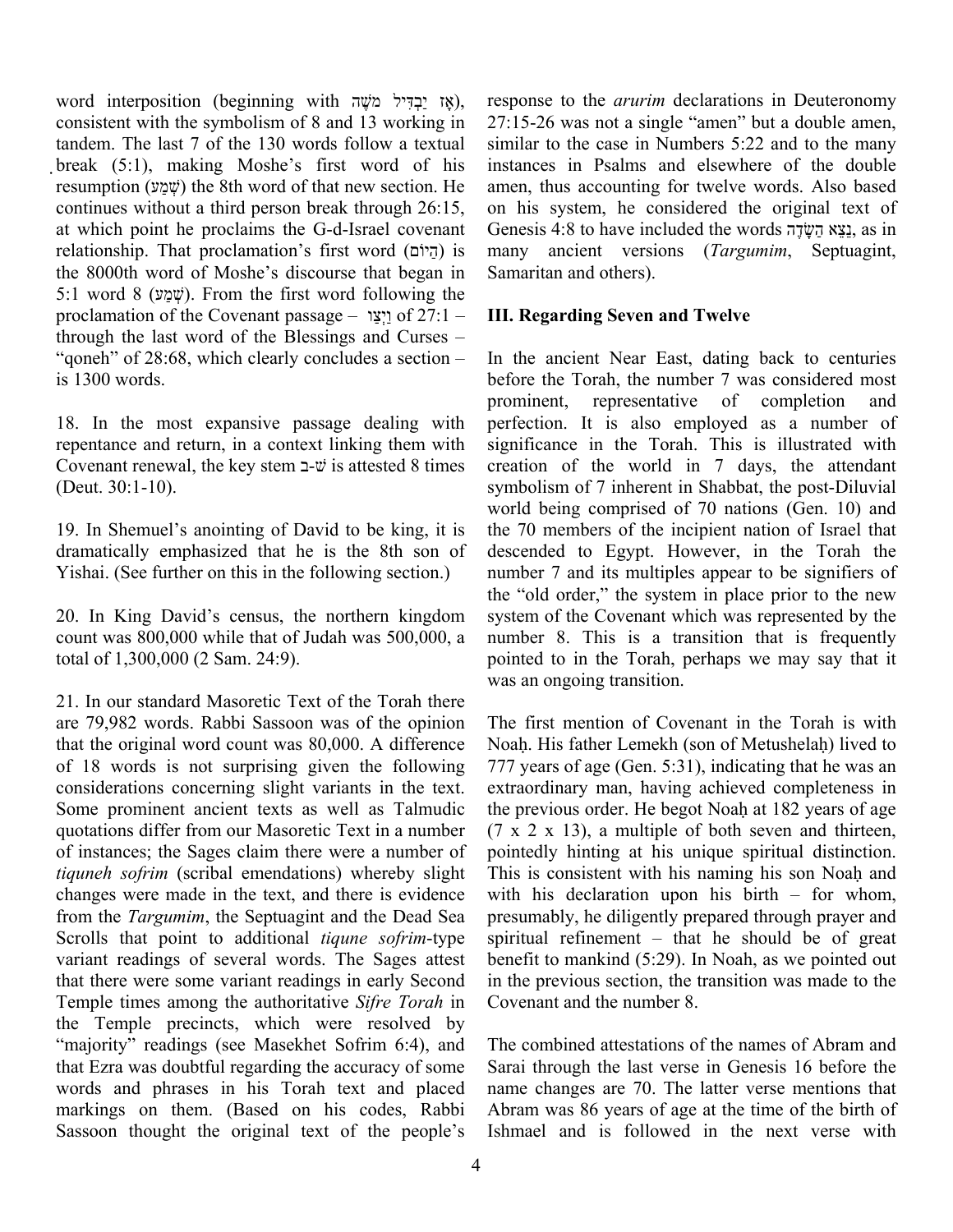mention of Abram being 99 years of age (at which time the covenant linked with the birth of Yishaq is contracted), a 13-year span. Subsequently, there is extensive linkage to 8 (see the previous section).

*Shemini Asseret* is an 8th day festival added to the 7 days of Succot. Its distinctiveness from the preceding Succot festival is marked by the day's *`olah* sacrifices of bulls. During the seven days of Succot, the number of *`olah* bulls offered daily begin, significantly, with 13 on the first day and diminish by one each day until 7 were offered on Day 7. On the 8th day, *Shemini Asseret*, only one bull is offered for *`olah*, highlighting the unique significance of the day.

In the sacrificial service of *Rosh Hodesh*, all the days of *Pesah*, *Shabu`ot*, *Rosh Hashanah*, *Yom Kippur* and *Shemini Asseret* (as prescribed in Numbers 28-29), the *`olah* offering includes seven lambs and one ram. The latter, as an animal of the same species and gender as the lamb (given that all *`olot* are male), but more mature and more prominent, transformed the group of seven into a Covenant-connoting unit of eight. (The ram was especially suited for this purpose as it recalls the ram that Abraham sacrificed in place of Yishaq.) The 7 *Succot* days each has a double amount, or fourteen lambs and two rams daily. Perhaps the "extra" daily portion is related to those 7 days serving a purpose beyond being their own festival, that is, being a "pedestal" for the 8th day.

The Leviticus 23 discussion of *Succot* and *Shemini Asseret* (vv. 34-36; 39) treats them in an unusual manner, reflecting the fact that the 8th day is attached to the 7 but possesses its unique significance as an 8th day.

The *Shabu`ot* festival is emphasized as transforming units of 7 into an 8: "You shall count…7 complete weeks shall they be, until the morrow of the 7th Sabbath, count 50 days" (Lev. 23:15-16). It is being highlighted that the occasion is the day that begins the 8th series of 7. Significantly, verse 16 continues: 'הִקְרַבְתֶּם מִנְחָה חֲדָשָׁה לַה "you then offer a new tribute to Hashem." (In this passage the sacrifices prescribed for *Shabu`ot* are slightly different than those prescribed in Numbers 28; however, the total number of animals it specifies is 13.

The Jubilee year is presented in a similar manner: "You shall count seven sabbaths of years, seven years seven times….and sanctify the year that is Year 50" (ibid. 25:8-11).

The Tabernacle dedication was on day 8, following 7 days of prescribed initiation (Lev. 9:1 ff.). In the Exodus instructions for Tabernacle dedication there is no mention of the 8th day ceremony, only of a 7-day initiation program. The 8th day ceremony was apparently added in conjunction with restoration of the Covenant, which had been broken with the golden calf apostasy.

The *musaf* (additional) offering on Shabbat required two lambs for *`olah*. These were besides the two lambs for *`olah* of the daily morning-afternoon *temidim* service, making a weekly total of  $8 + 8$ . This may be a case of subsuming the 7-day week into the Covenant. As mentioned in the previous section, in the *Ki Tissa* Shabbat passage, which greatly emphasizes the Covenant, the *sh-b-t* root appears 8 times.

Following the death of Qorah and his immediate circle for contesting the prophetic authenticity of Moshe and Aharon, when people complained regarding their deaths, basically identifying with the rebels' position, 14,700 die in a plague (Num. 17:14). It appears that they represented the old order, those who refused to change to be committed to the new covenantal system. The same may be the case with the seventy thousand who died in the pestilence in David's day, after the count of Israel and Judah is given as 1,300,000 and that of Israel alone was 800,000 (2 Sam. 24).

When G-d had Shemuel anoint David king, the text makes a major point of Yishai having first presented his seven older sons: "Thus Yishai had seven sons pass before Shemuel and Shemuel said to Yishai, 'Hashem has not chosen these'" (1 Sam. 16:10). Only when the prophet asked if there was another son was David, the eighth and last, brought forth, as he was obviously not thought to be a contender.

Somewhat analogous to the case of 7 and 8, the number twelve represented a full measure of blessing and fruitfulness in the ancient Near East. In the Torah, it was supplanted in some respects by the spiritual